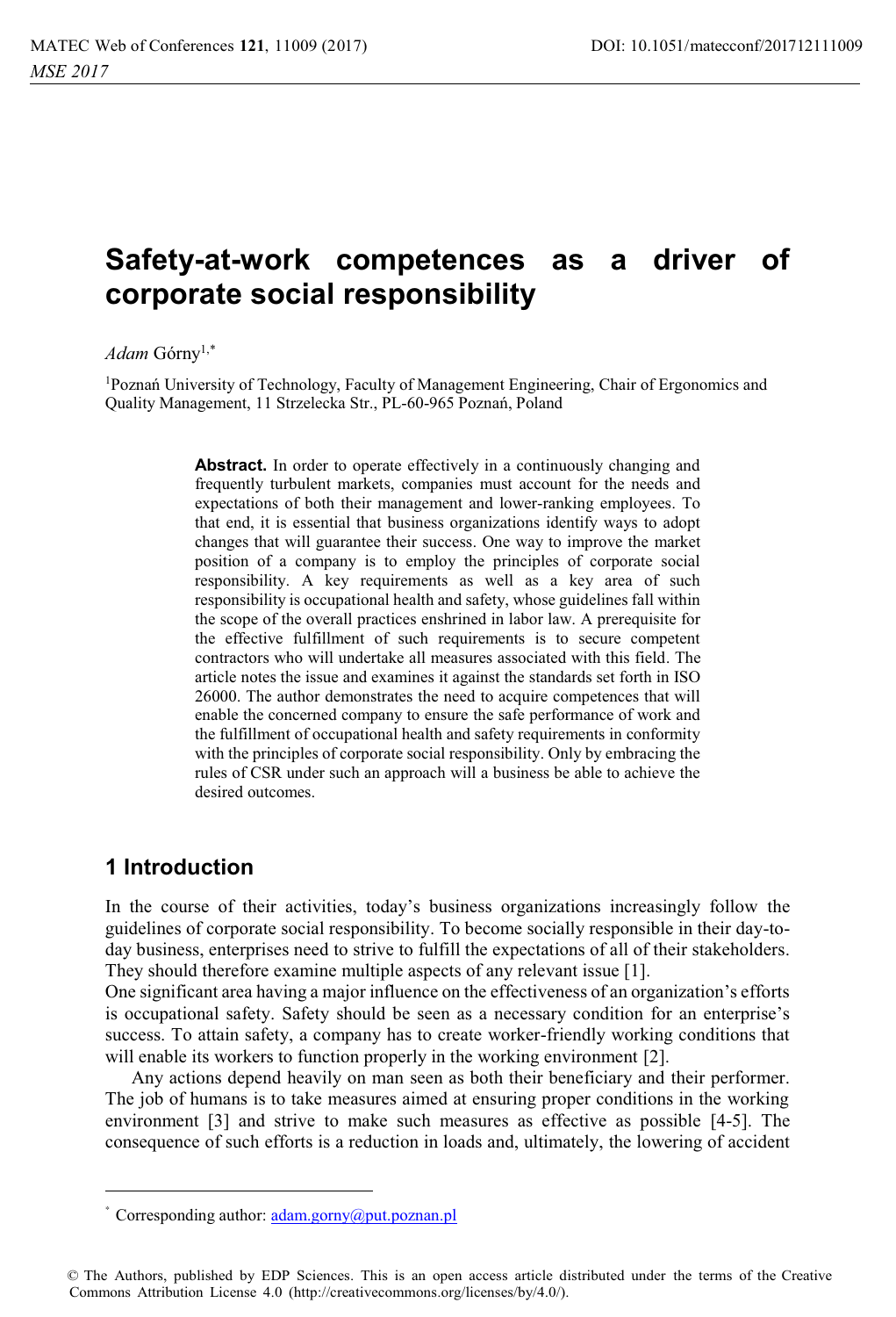**rates and risk levels [6-7], which in turn boosts the bottom line providing the company with a competitive advantage [4].** 

## **2 Characteristics of issues in question**

### **2.1 Corporate social responsibility as an approach to doing business**

**The corporate social responsibility (CSR) can be defined as the voluntary incorporation of the social and ecological dimension into any activities and structures of a business organization relating to their stakeholders [8-9]. A socially responsible enterprise needs to do its business in keeping with the expectations of any concerned parties to ensure multifaceted development of humans [10]. A substantial role in the development of a company that abides by the principles of CSR played by ethical values, respect for both the natural environment, and people (employees).**

**In addition, an organization's strategy commonly incorporates the pursuit of sustainable growth. Such growth depends heavily on satisfying human needs. Research finds that companies that comply with CSR guidelines tend to experience improvements in the efficiency, quality and effectiveness of their workers [2, 11].** 

**When embracing CSR principles, businesses should recognize the limitations of humans who need to be seen as a critical factor for improvement that is vital for fulfilling customer needs and expectations [8, 12-13]. Commonly referred to as the human factor, people are of great importance for ensuring the effective and efficient achievement of an organization's objectives. The human factor determines the ability to adopt the changes that result from the efficient management of every corporate function. In order for CSR to enable a business to accomplish its intended aims, corporate social responsibility has to be incorporated into its strategy, its elements permanently implanted into the company's key operating areas. One can safely assume that some such criteria pertain to the working environment.** 

### **2.2 Occupational safety as a precondition for effective task completion**

**Occupational safety is traditionally, viewed as the status of working conditions; working environments, work design and employee behaviors that ensures the required level of health and life protection against risks arising in the working environment [4-5].** 

**Occupational safety may be seen as the absence of any unacceptable risks and untoward factors that result in damage. In this sense, companies seeking to safeguard safety and protect worker health must adopt measures and solutions that comply with relevant laws and regulations while accounting for the role and significance of employees for ensuring the companies' effective operation.**

**The aim behind occupational safety improvement measures is to achieve an equilibrium between man, machine and the working environment that will ensure that all three operate reliably in unison. To achieve that, it is crucial to account for methodological complexity and apply complementary actions for people and technologies covering social, technical, economic and organizational considerations. Success in ensuring safety and reducing strains may depend on the degree of success in the achievement of various objectives associated with work design, technical measures, the use of personal protection equipment, etc. In pursuing such objectives, organizations need to be mindful of the specific working conditions and the conditions in which man operates in the working environment and at the workstation. What is essential is that enterprises recognize all factors that may potentially exert a negative influence on working conditions. In particular, emphasis should be placed on the factors that can be modified to achieve the desired outcomes.**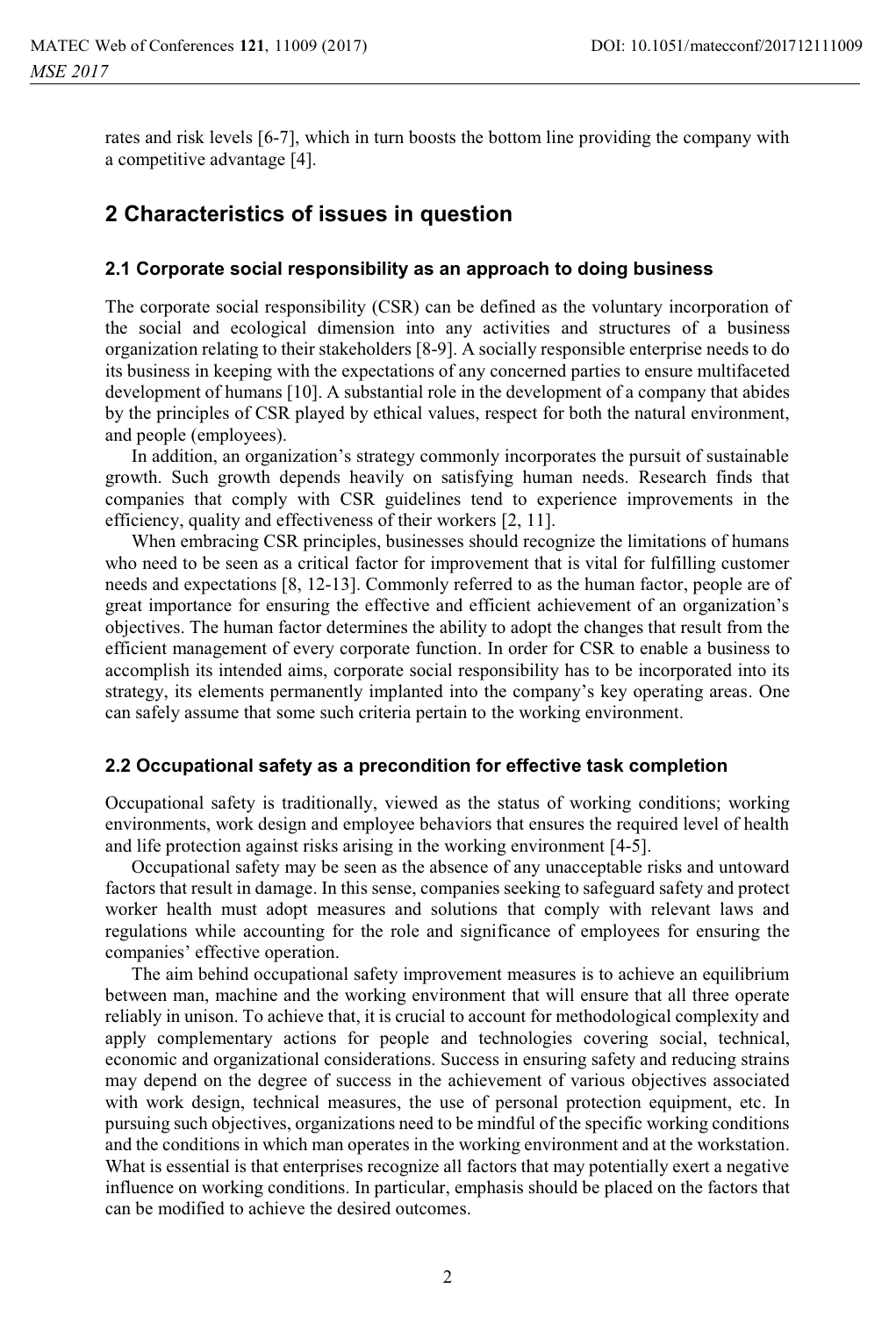**The prime goal in employing improvement measures is to mitigate threats and strains to optimize loads and ultimately boost working effectiveness. Success in protecting and promoting humans naturally, can be, linked with innovation. Many of the criteria that are vital for innovative pursuits tie inextricably to the ability to ensure a safe working environment or reduce untoward strains during the performance of work duties. What is critical is for the process to be continuous and to create conditions for the growth of the concerned organization that conform to the principles of corporate social responsibility.**

#### **2.3 Worker competences as a determinant for the adoption of occupational safety solutions**

**Competences may be viewed as a body of theoretical knowledge and practical skills that support work performance. Competent individuals complete their tasks more easily, performing more efficiently and effectively and are therefore more likely to meet relevant expectations.**

**Pursuant to ISO 9001 [14], competences may be seen as a demonstrated ability to apply knowledge and employ skills. Defined in this way, competences can be designed as:** 

- **Having knowledge in a given field (I know what to do),**
- **Skills (I know how to do it),**
- **Attitude (I want to and am prepared to use my knowledge),**
- **Personality traits.**

**A competent person, i.e. one that satisfies the above criteria, is one empowered to act and make decisions and qualified to make judgments and offer opinions and assessments [15]. With respect to the subject matter of this article, the actions of a person who is competent in a specific field should respect the boundaries and satisfy the requirements that are in place in a given community and that make it possible to operate in a specific environment. Workers charged with the performance of tasks associated with specific threats, be it to themselves and/or other workers in their organization as well as any individuals from outside the company, should have pertinent competences documented with educational and training credentials and/or experience that matches specific requirements [15].** 

**According to ILO guidelines [16], an employer should have or ensure occupational health and safety competences that are sufficient to identify threats, eliminate or reduce occupational risks as well as adopt occupational health and safety solutions. Such competences should be viewed as mandatory for persons responsible for safety. Among the required competences, emphasis should be placed on such knowledge and skills as allow one to [17]:** 

- **Perform work in a manner that eliminates threats seen as a source of potential risks,**
- **Assess the impact of any threats that have not been eliminated,**
- **Eliminate threats at source and prevent their spreading,**
- **Adjust working conditions and work processes to the individual needs and capacities of workers,**
- **Employ state-of-the-art technologies and the latest technical solutions and organizational measures as available and applicable in particular circumstances,**
- **Replace dangerous technological processes, high-risk equipment, hazardous substances and other dangerous materials with safer / less dangerous equivalents,**
- **Give priority to the use of collective protective measures before resorting to personal protection equipment that may cause secondary threats and strains,**
- **Train and instruct workers in occupational health and safety ensuring they are capable of performing their work safely and make proper use of improvement measures.**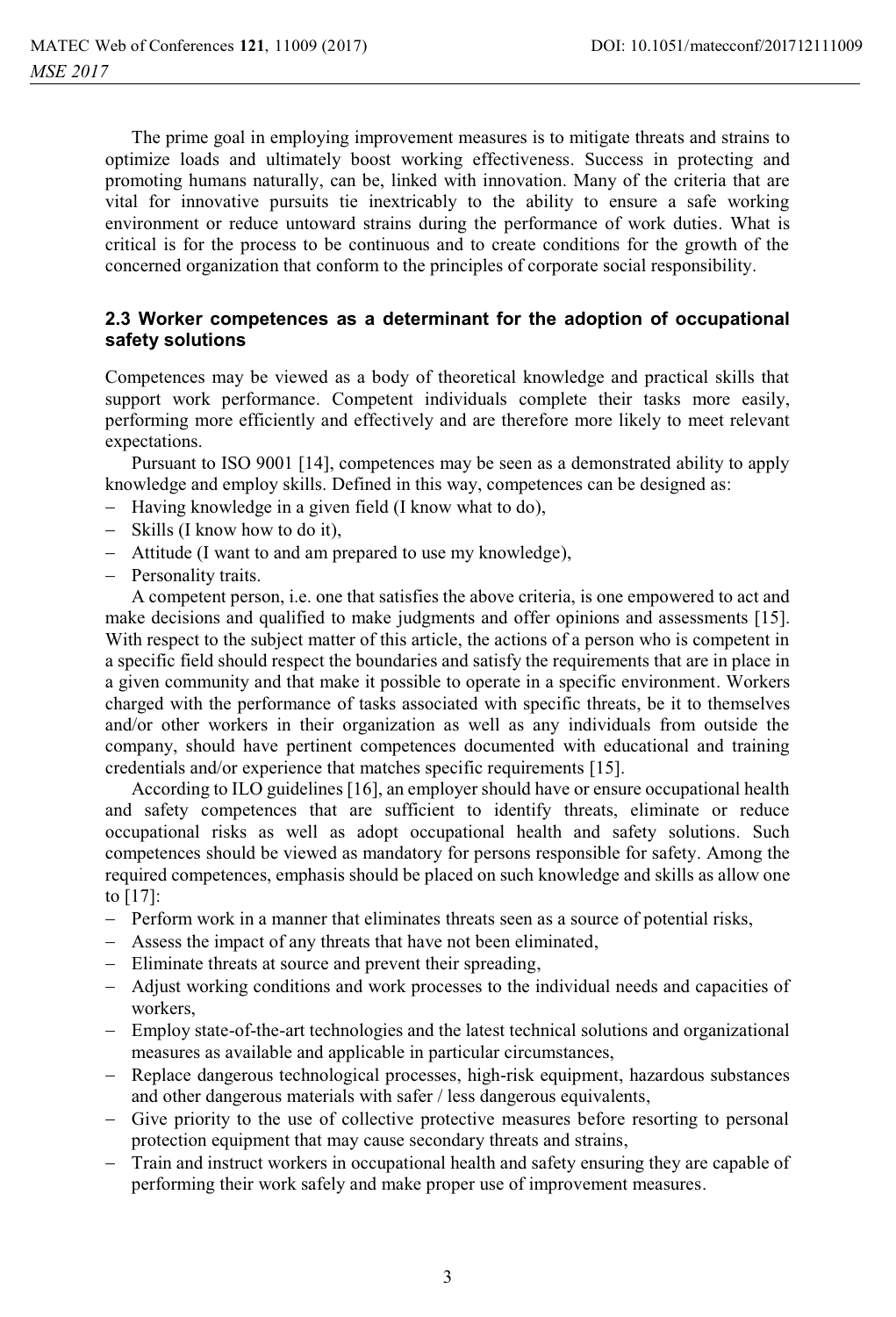## **3 Conditions for adopting social responsibility**

#### **3.1 The essence of embracing social responsibility**

**Under the current paradigm, organizations need to adopt growth strategies aligned with new sources of competitive advantages that will allow them to respond rapidly to changes in the global environment. Although the task may be daunting, a company that is aware of its needs and abilities will find it achievable. The need to ensure an ever-greater level of competitiveness may be considered as helpful for an organization's market credibility. To become increasingly competitive, enterprises should engage on multiple fronts in actions aimed at establishing good relationships with their stakeholders, including their employees. Such actions become a foundation and define guidelines for the performance of tasks in conformity with CSR principles [11-12].**

**One of the factors that critically affect success in becoming a socially responsible organization is occupational health and safety, which defines the ability to operate effectively in a specific environment. The extent to which a company succeeds in keeping its workers safe translates into the level of its social responsibility defined based on measures taken to achieve the status of a safe organization that cares for the growth of its environment and that pursues tasks in keeping with working environment requirements.** 

**Occupational health and safety is one of the main areas of practice in the general field of work. Its place in the structure of labor law practices is presented in Table 1.**

| No.            | Key areas and<br>issues | Requirement area                                                           |
|----------------|-------------------------|----------------------------------------------------------------------------|
| 1              | Employment              | Employment is subject to laws, which impose the same obligations on        |
|                | and                     | workers and employers. The key responsibility of an organization is to     |
|                | employment              | adopt solutions that will eliminate the danger of benefiting from unfair   |
|                | relationships           | employment practices that involve exploitation and fraud.                  |
| $\overline{2}$ | Terms of                | Terms of employment including pay, work and rest times, disciplinary       |
|                | employment              | practices, redundancy practices, maternity protections, etc. affect the    |
|                | and                     | quality of life of both workers and their families. The scope of such      |
|                | employment              | terms makes it necessary to approach implementation in a fair and          |
|                | relationships           | attentive fashion.                                                         |
| 3              | Social dialogue         | Social dialogue applies to issues of popular interest, including economic  |
|                |                         | and social matters. It requires the recognition that both the employer and |
|                |                         | the employees have shared as well as opposed interests. Such dialogue      |
|                |                         | can be used to design competence development programs that help            |
|                |                         | people improve and become more efficient at work or to reduce adverse      |
|                |                         | impacts of social change that affects organizations.                       |
| $\overline{4}$ | Occupational            | The field of occupational health and safety concerns measures aimed at     |
|                | health and              | maintaining workers in maximum physical, mental and social fitness.        |
|                | safety                  | The occupational health and safety requirements adopted in                 |
|                |                         | organizations protect workers against the health risks that arise in the   |
|                |                         | working environment and help adjust that environment to reflect            |
|                |                         | employees' physical and mental capabilities.                               |
| 5              | Human                   | The measures taken should guarantee the improvement of humans that         |
|                | improvement             | is vital for the growth of society. Initiatives are launched to boost the  |
|                | and workplace           | potential of employees and improve their fitness for work. To achieve      |
|                | training                | this, it is essential to continually increase and improve experience,      |
|                |                         | competences and qualifications.                                            |

**Table 1. Labor-law related practices significant for the assumption of proper social responsibility.**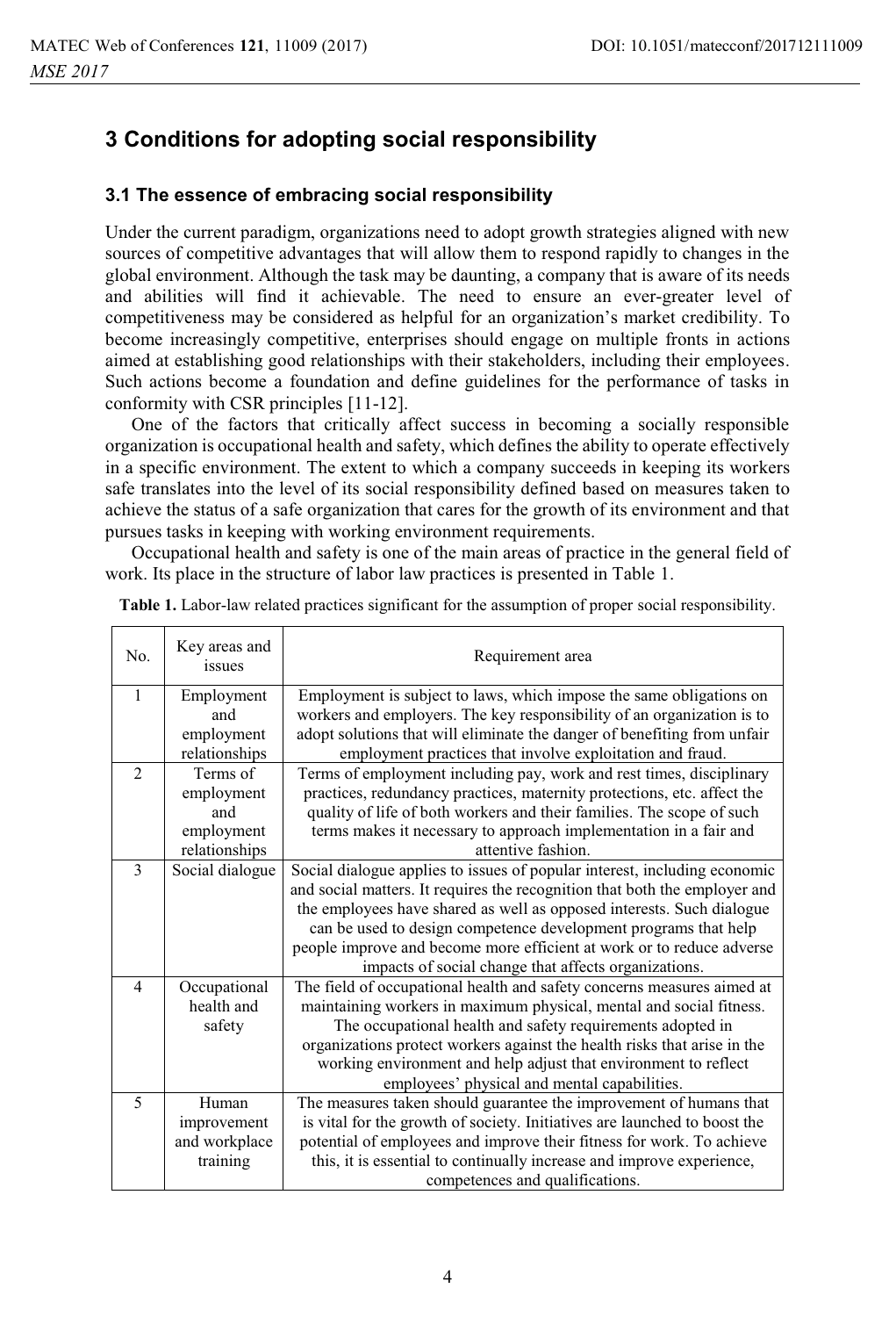### **3.2 Occupational safety as a field for adopting social responsibility**

**The occupational health and safety of workers can be viewed as being of particular significance for the proper operation of businesses. This applies in particular to the requirements that go beyond the measures mandated by law. The outcomes achieved through social responsibility can be viewed as the internal and external impacts of a company. To ensure a safe environment for its workers, measures that address the internal impacts are particularly significant. These include [4, 7-8, 16, 18]:** 

- **Developing, implementing and maintaining occupational safety rules in the recognition that strict safety standards and financial and organizational concerns within enterprises complement one another,**
- - **Recognizing that the rules for the development of occupational health and safety principles rely on the involvement and commitment of workers, who are entitled to define and voice their own expectations regarding the way their work is to be performed,**
- **Properly applying occupational health and safety rules, including respect for the hierarchy of methods for eliminating threats inherent in working conditions,**
- **Assessing and monitoring risks and adopting best practicesto eliminate threats or mitigate their adverse impact on workers,**
- **Ensuring proper communication to guarantee that any concerned persons are aware of the applicable rules and ways to comply with the adopted procedures that are based on legal regulations and good practices,**
- - **Ensuring access to the required personal protective equipment for the prevention of injuries, occupational diseases and accidents at work,**
- **Proper and effective emergency responses,**
- **Recording and investigating all incidents and issues relating to safety at work with a view to eliminating them, preventing their recurrence or mitigating their impact,**
- **Eliminating psychological and social threats occurring at the work place and leading or contributing to stress and any related health conditions,**
- **Gaining the ability to properly train all workers regardless of the form of and legal basis for their employment,**
- **Allowing worker involvement in health and safety decisions,**
- **Taking measures to boost safety while protecting any persons charged with conducting such measures and responsible for their implementation from any negative consequences. It is equally critical to ensure that the measures taken are comprehensive. Such an**

**approach is particularly crucial in organizations in which irregularities are of a complex nature.** 

**A key consideration in such measures is the organization's internal working environment. Factors that appear in such an environment are essential for assessing the conformity of a working environment with the optimal requirements for a given category of work task performance. Viewed in such a manner, the principles of corporate social responsibility (CSR) allow one to ensure an optimal approach to the loads in the working environment. The principles extend to all significant areas that fall within the category of sustainable growth. If adopted properly, they ensure business growth while promoting a proper quality of life for the workers, in the local community and in the business environment at large.** 

**Every organization has a responsibility for ensuring occupational safety. An organization's size often determines its ability to adopt better or worse OHS practices [19]. The measures taken are intended primarily to ensure the protection of health and the establishment of safety during the performance of work. Proper work design and the adoption of adequate technical solutions help not only to enhance the working environment but also to boost the effectiveness of the labor force. A precondition for the achievement of the desired outcomes is to select the right solutions and implement them in an appropriate manner.**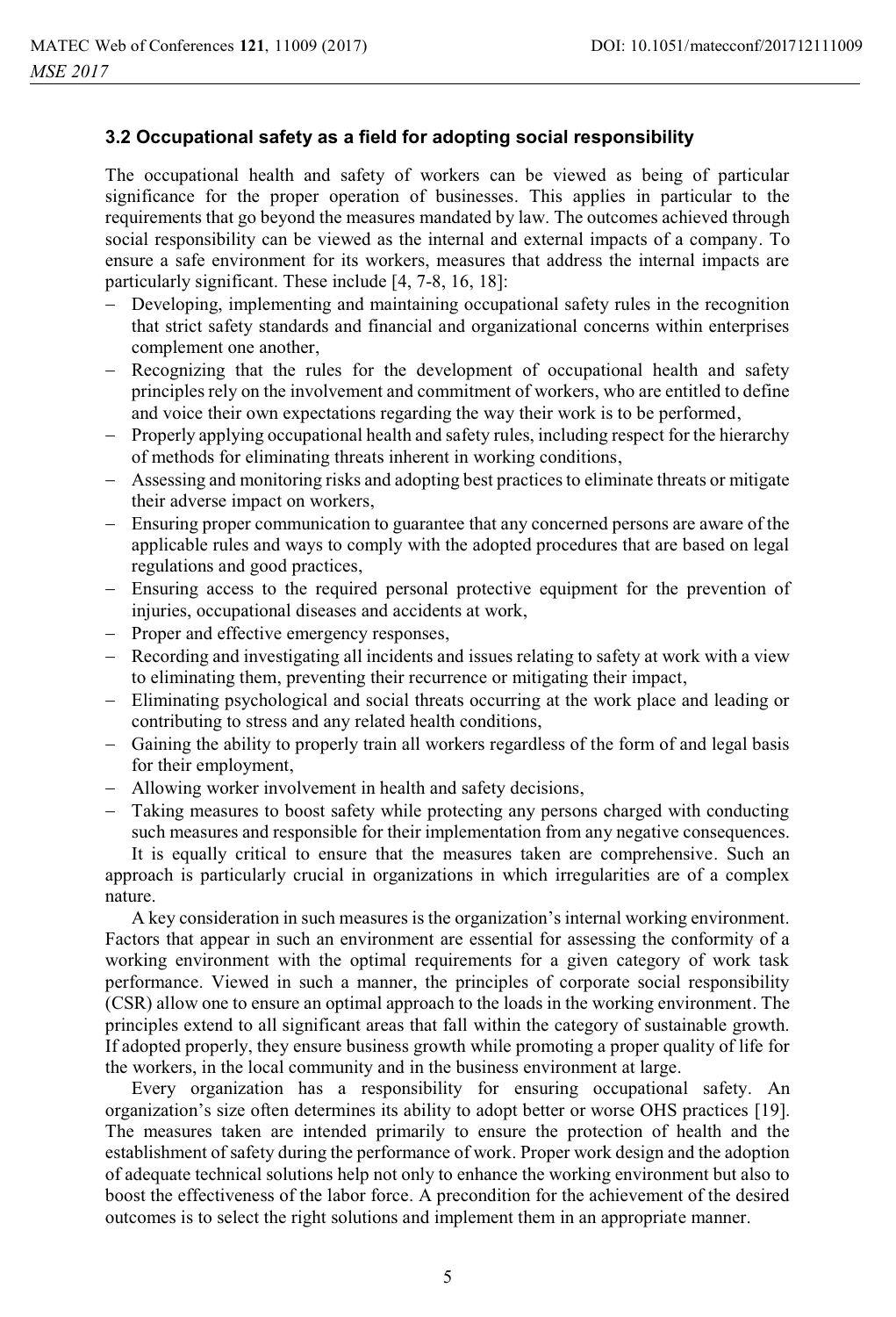### **4 Competences as a safety driver within the framework of social responsibility**

**Changing environments force the organizations that abide by the rules of social responsibility to search for new areas of improvement that will provide them with benefits. Many find it advantageous and critical to examine the specific nature of the human factor in such a search. The human factor proves to be an ever more vital driver of enterprise growth. Organizations that fail to account for the human aspect of their operations find it impossible to adopt modern enterprise growth concepts. However, success in these fields requires specific measures aimed at achieving the desired outcomes and genuine commitment thereto on the part of the organization [3].** 

**Seen as a factor in labor practices, safety depends on a company's competences needed to ensure that work is performed safely and adopt the principles of corporate social responsibility. The need for such competences arises across a wide range of areas that are:** 

- **Necessary for adopting social responsibility,**
- **Necessary for ensuring occupational safety,**
- - **Instrumental in implementing OHS requirements within the framework of social responsibility principles.**

**The related interrelationships are summarized in Figure 1.**



**Fig. 1.** Interrelationships among competence requirements in the fields of occupational health and safety and corporate social responsibility.

**Competences essential for ensuring the effective performance of work among one's employees can be considered as a prerequisite for safety improvement. In actual practice, it is frequently difficult to reconcile business growth with occupational health and safety rules, as laid down in relevant regulations. Despite many advanced safeguards in workplaces, regular inspections and preventive measures, accident rates remain unaffected or even continue to rise [20-21]. Threats to human life and health frequently underrated due to insufficient awareness among both the workers and their employers. It is therefore even more necessary to boost the currently low occupational health and safety levels. Note also that organizations ignorant of the risks of major failures and that underestimate injury risks do not feel motivated to detect threats and undertake preventive measures [2]. Under such circumstances, CSR can be seen as a factor that urges organizations to take action.**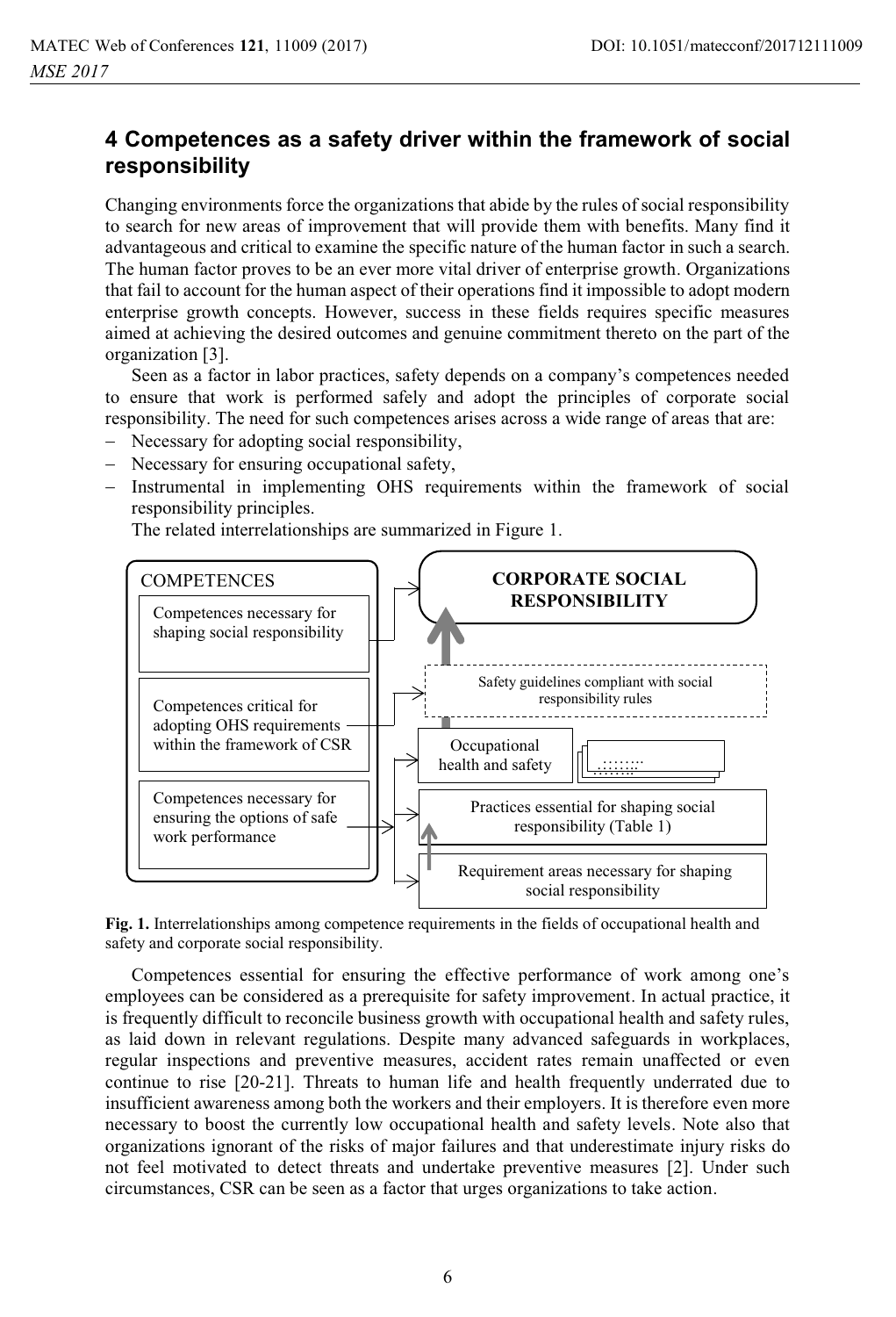**Studies in various fields of business activities find that CSR helps improve the quality of life, of which the human working environment is an integral part [1, 22-23]. CSR affects relationships with workers, the building of trust and the implementation of voluntary measures that enable workers to grow personally and obtain the required qualifications. Such efforts produce the positive synergy effect of reducing losses by lowering the number and severity of accidents [24]. These benefits all parties involved in the organization's activities.**

## **4 Conclusions**

**An effort to comply with OHS requirements with a view to adopting the principles of corporate social responsibility requires adequate solutions. The outcomes of such an approach to the protection of health includes:** 

- **A level of work comfort that guarantees employee health,**
- **Conformity with the principles of safety in employment resulting from the proper treatment of workers and the protection of human rights,**
- **Providing employees with a free choice of their preferred form of employment,**
- **Care for society and the strife to prevent any adverse impact of the organization's business.**

**To a varying degree and extent, the multiple safety factors include the level of accident hazard. In practice, the likelihood of an accident occurring depends on factors linked to an organization's ability to ensure proper performance of occupational tasks. Such factors include the competences required to conduct work. To incorporate CSR rules in the recognized working environment matrix of safety factors, enterprises need to establish proper relationships that reflect the expectations of all concerned parties.**

**In practice, the most crucial feature of the new approaches, as adopted by today's businesses, is to remain open to change and flexible, which supports the validity of the above precepts. Therefore, all aspects pertinent to creating a proper working environment appear to be critical and need to be considered in adopting new solutions. It is also vital to identify the requirements of the concerned parties, including a company's employees for whom working conditions are a significant job satisfaction criterion.**

### **References**

- **1. E. Ozdora-Aksak, M. A. Ferguson, S. A. Duman, Public Relations Review, 42(1), 79 (2016)**
- **2. A. Kawecka-Endler, B. Mrugalska, Advances in Social and Organizational Factors, Advances in Human Factors and Ergonomics Series, 672, AHFE (2012)**
- **3. A. Górny, Procedia Manufacturing, 3, 4700 (2015)**
- **4. A. Górny, MATEC Web of Conferences (the 4th International Conference on Computing and Solutions in Manufacturing Engineering 2016, vol. 94, no 04011 (2017)**
- **5. A. Górny, Occupational Safety and Hygiene, SHO 2016, 105, Guimarães (2016)**
- **6. A. Górny, 2015, Occupational Safety and Hygiene, SHO 2015, 143, Guimarães (2015)**
- **7. M. Rembiasz, MATEC Web of Conferences (the 4th International Conference on Computing and Solutions in Manufacturing Engineering 2016, vol. 94, no 07009 (2017)**
- **8. ISO 26000:2010 (PN-ISO 26000:2012), Guidance on social responsibility, PKN, Warsaw (2012)**
- **9.** Green Paper for Promoting a European Framework for Corporate Social Responsibility**, COM(2002), 366 final, Brussels**
- **10.** Communication for Commission to the European Parliament, the Council and the European Economic and Social Committee Implementing the partnership for growth and jobs: Making Europe a pole of excellence on Corporate Social Responsibility**, Commission of the European Communities, COM(2006), 136 final, Brussels**